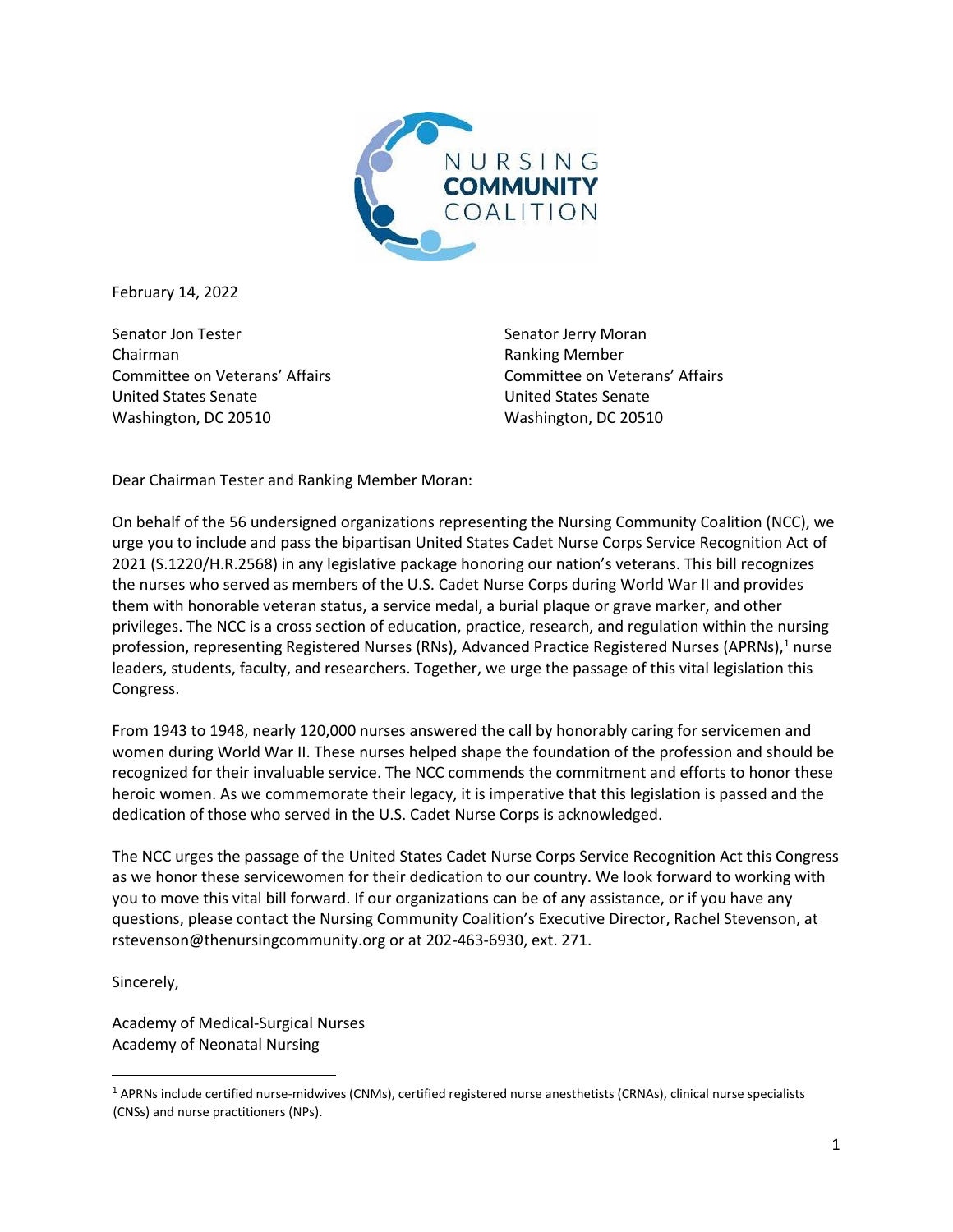American Academy of Ambulatory Care Nursing American Academy of Nursing American Association of Colleges of Nursing American Association of Critical-Care Nurses American Association of Heart Failure Nurses American Association of Neuroscience Nurses American Association of Nurse Anesthesiology American Association of Nurse Practitioners American Association of Post-Acute Care Nursing American College of Nurse-Midwives American Nephrology Nurses Association American Nurses Association American Nursing Informatics Association American Organization for Nursing Leadership American Pediatric Surgical Nurses Association, Inc. American Public Health Association, Public Health Nursing Section American Psychiatric Nurses Association American Society of PeriAnesthesia Nurses Association for Radiologic and Imaging Nursing Association of Community Health Nursing Educators Association of Nurses in AIDS Care Association of Pediatric Hematology/Oncology Nurses Association of periOperative Registered Nurses Association of Public Health Nurses Association of Rehabilitation Nurses Association of Veterans Affairs Nurse Anesthetists Commissioned Officers Association of the U.S. Public Health Service Dermatology Nurses' Association Emergency Nurses Association Friends of the National Institute of Nursing Research Gerontological Advanced Practice Nurses Association Hospice and Palliative Nurses Association Infusion Nurses Society International Association of Forensic Nurses International Society of Psychiatric-Mental Health Nurses National Association of Clinical Nurse Specialists National Association of Hispanic Nurses National Association of Neonatal Nurse Practitioners National Association of Neonatal Nurses National Association of Nurse Practitioners in Women's Health National Association of Pediatric Nurse Practitioners National Association of School Nurses National Black Nurses Association National Council of State Boards of Nursing National Hartford Center of Gerontological Nursing Excellence National League for Nursing National Organization of Nurse Practitioner Faculties National Nurse-Led Care Consortium